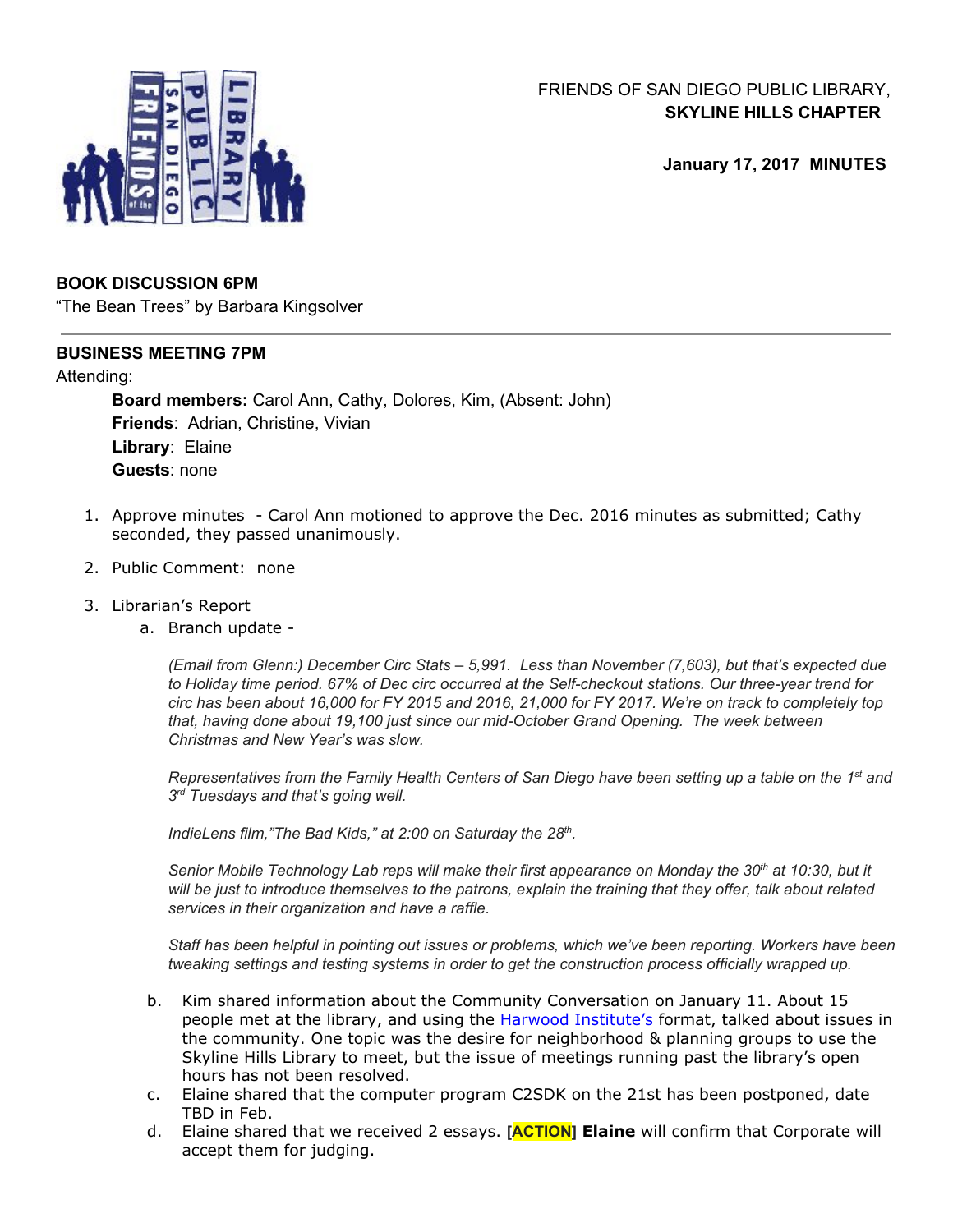- e. Funding requests
	- 1. From Library None at this time; **[ACTION] Elaine** will get info on the bubble machine replacement and the STEAM program for the Feb. meeting.
	- 2. Bookstore sign Kim requested \$170 for a battery-operated electronic sign for the bookstore window. Carol Ann motioned that we purchase the sign, not to exceed \$200; Dolores seconded.
	- 3. Programming Kim informed the board of pending programming to be paid for by the Friends, as included in the 2017 approved budget.
		- a. ZZmyzzy Quartet jazz combo \$400 (Feb. 28, "Fat Tuesday");
		- b. Radio Guacamaya fandango music \$200 (March 28),
		- c. SCORE new business series they are working on proposal **[ACTION] Kim** will follow up
		- d. **OASIS classes** \$300 each (more for crafts) classes [available](https://www.oasisnet.org/San-Diego-CA/Classes) include arts, health, history, lectures, DIY, etc. **[ACTION] Kim** will work with Glenn & Elaine to schedule classes.
		- e. Muriel's succulents workshop ~\$250 (before Easter)

Board members are encouraged to suggest additional programming opportunities.

- f. Matching Funds report Deferred to Feb meeting.
- g. Status of "Dolores" book purchases Elaine is completing purchases, including "Ezra Keats Award" winners.
- h. Status of Friends' storage in staff room Deferred to Feb. meeting
- i. Status of Friends' cash donation boxes A work order has been submitted to a secure the Friends' old donation box to the desk; in the meantime, it is being kept visible at the Service Desk. Bookstore staff are to empty it and include monies with bookstore deposit.
- 4. Strategic Plan
	- a. Status Update
		- i. Completed:
			- 1. Membership goals
			- 2. Income goals
		- ii. To be completed
			- 1. Board manual **[ACTION] Kim** to finish by April board election
			- 2. Website **[ACTION] John & Vivian** will use Wix, possibly using sample from San [Francisco](http://www.friendssfpl.org/) Public Library Friends website.
		- iii. 2017-18 Strategic Plan Kim encouraged all Friends to start thinking about goals for the 2017-18 year, as these should be group goals.
- 5. Treasurer's / Membership reports (Cathy)
	- a. Income / Expenses / Bank balance Cathy reported that since the Dec. meeting, we earned \$270.94 (\$35 in memberships, \$22.24 in donations and \$233.50 in books sales). We spent .78c in banking [Square] fees. Our bank balance is \$3961.14. Kim pointed out the new "budget" column on the right of the monthly report; we are below target for cash donations due to the box being out of sight for several months. However, we should exceed bookstore sales predictions. We are behind spending the money we budgeted. Overall, we are on schedule to have a strong year fiscally.
	- b. Bookstore Report Kim reported that bookstore sales remain strong, and customers are getting used to our being open. There are a couple of potential new volunteers. We hope to have another big 2-day sale in the spring and will be looking for volunteers. Stay tuned for the exact date.
	- c. Membership Report We had 4 new members join. The membership drive is winding down now that we're into the actual membership year (Jan-Dec.).
- 6. Outreach Kim encouraged everyone to attend neighborhood and community group meetings, and to represent the Skyline Hills Friends by handing out flyers for upcoming events, and membership envelopes.
	- a. Other Friends groups Kim attended the Spring Valley and Bonita Library Friends' meetings. There may be some networking opportunities for the Friends groups to work together in South Bay to encourage books sales on a regional basis.